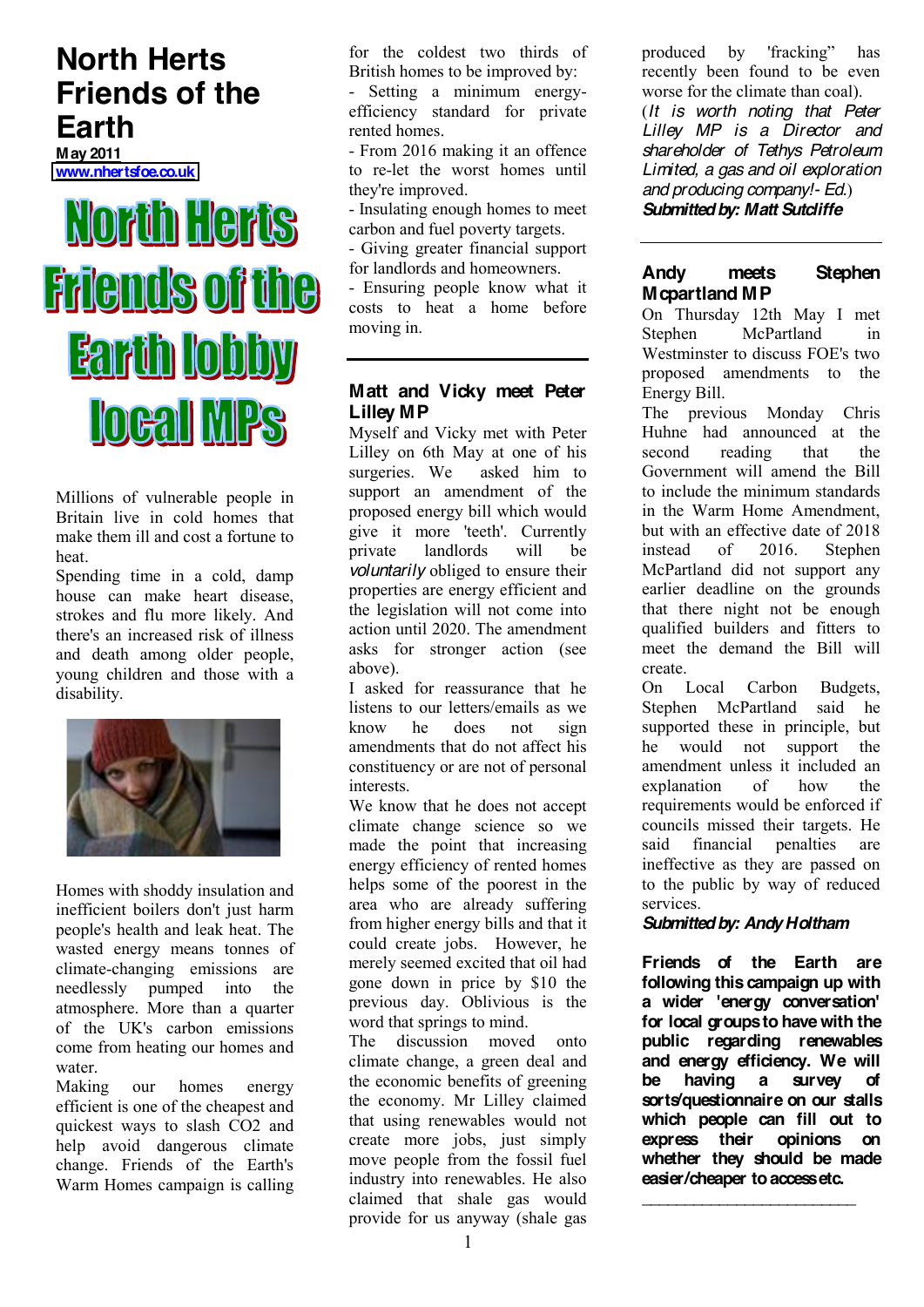# **Herts County Council emptying our pockets and polluting our lungs.**



At least £220 million of council tax money is to be spent on an incinerator at New Barnfield in Hatfield if planning permission is given.

On April 28th 2011 Herts Councy Council decided to go ahead, despite all the opposition that has been expressed, both to incineration as a method of dealing with waste, and to the use of New Barnfield in South Hatfield as a site for waste treatment. They are negotiating a contract with Veolia Environmental Services to build an incinerator at New Barnfield and to run it for twenty-five years. To build the incinerator, Veolia have to submit a planning application (probably in November 2011), and this application will be considered by a Panel of Herts County Council. Veolia also have to conduct "preplanning consultation", starting in May 2011.

So the council decision to go ahead marks a new phase in the campaign against the incinerator.

North Herts Friends of the Earth have recently funded two public meetings against the incinerator. The arguments against incineration have been covered in previous newsletters; the campaign will now focus on the planning issues and the siting of the incinerator. The site is right next to a primary school for children with special needs. There is a library on the site which would have to be closed. It is on a nature reserve and next to another one. The site would massively

increase already high levels of HGV traffic in a residential area and HCC would have to break a covenant on the land which restricts its use to those for public amenity.

So, the fight goes on. For more information see: <http://hertswow.webs.com/>

[http://www.hatfield-anti](http://www.hatfield-anti-incineration.co.uk/)incineration.co.uk/  $\mathcal{L}_\text{max}$ 

#### **Food campaign update**

As the Sustainable Livestock Bill failed to gain enough support from MPs Friends of the Earth's campaigning focus has shifted to targeting MEPs to press for measures to support planetfriendly farming in the reform of the Common Agricultural Policy (due to be completed in 2013). Specific 'asks' are support for small-scale farmers to increase grazing and mixed farming, as opposed to development of large monoculture farms and factoryfarming units, and the growing of animal feed (protein crops and legumes) within the EU rather than feeding livestock on imported soy. The growing of soy (mainly in South America) is causing widespread environmental destruction.

At the Friends of the Earth Food training day we were told that the current UK subsidy for factory farming is £700million and much of this is spent on animal feed.

FOE, who are working with the Soil Association and Compassion in World Farming on farming issues, would like supporters to write to each of their MEPs. We have a template letter which I will be happy to send out to anybody who asks and a list of MEPs (there are 7 in the Eastern Region and you can write to any or all of them) can be found here: [http://www.europarl.org.uk/sectio](http://www.europarl.org.uk/section/your-meps/your-meps) [n/your-meps/your-meps](http://www.europarl.org.uk/section/your-meps/your-meps) We will have the letters on stalls over the next couple of months so that people can sign them and we will send them off on their behalf. Letters have more impact but if you would prefer to send an email FOE have set up an online action here:

[http://www.foe.co.uk/campaigns/b](http://www.foe.co.uk/campaigns/biodiversity/press_for_change/fix_the_cap_30282.html#action) [iodiversity/press\\_for\\_change/fix\\_t](http://www.foe.co.uk/campaigns/biodiversity/press_for_change/fix_the_cap_30282.html#action) [he\\_cap\\_30282.html#action](http://www.foe.co.uk/campaigns/biodiversity/press_for_change/fix_the_cap_30282.html#action) .

FOE are supporting campaigns against large-scale factory farms such as that recently proposed (and defeated) at Nocton and the current proposal for a large-scale pig farm at Foston In Derbyshire. The deadline for comments on the latter has passed but you can still support the campaign against this and other potential similar applications via the Soil Association 'Not in My Banger' campaign:

[http://www.soilassociation.org/Ta](http://www.soilassociation.org/Takeaction/Notinmybanger/tabid/1270/Default.aspx) [keaction/Notinmybanger/tabid/12](http://www.soilassociation.org/Takeaction/Notinmybanger/tabid/1270/Default.aspx) [70/Default.aspx](http://www.soilassociation.org/Takeaction/Notinmybanger/tabid/1270/Default.aspx) There are (as far as I know!) no proposals for this sort of thing in our area at the moment, and hopefully there won't be in future, but it is important to fight these proposals wherever they are to try to prevent one being granted planning permission and setting a precedent.



At the Food day we had a very interesting talk from Suzanne from Sustain, about the Local Action Food Network. This is all about helping people to source and to buy locally-grown food, setting up food co-ops and so forth. As a local group we don't really have the resources (i.e. time) to get very heavily involved in this at the moment but if anyone is interested in looking into this further or in joining the Network details are on the website:

[http://www.sustainweb.org/localac](http://www.sustainweb.org/localactiononfood/) [tiononfood/](http://www.sustainweb.org/localactiononfood/)

#### **Take Action:**

*You can contact Alison* [alisonmltaylor@hotmail.com](mailto:alisonmltaylor@hotmail.com) *to find out more*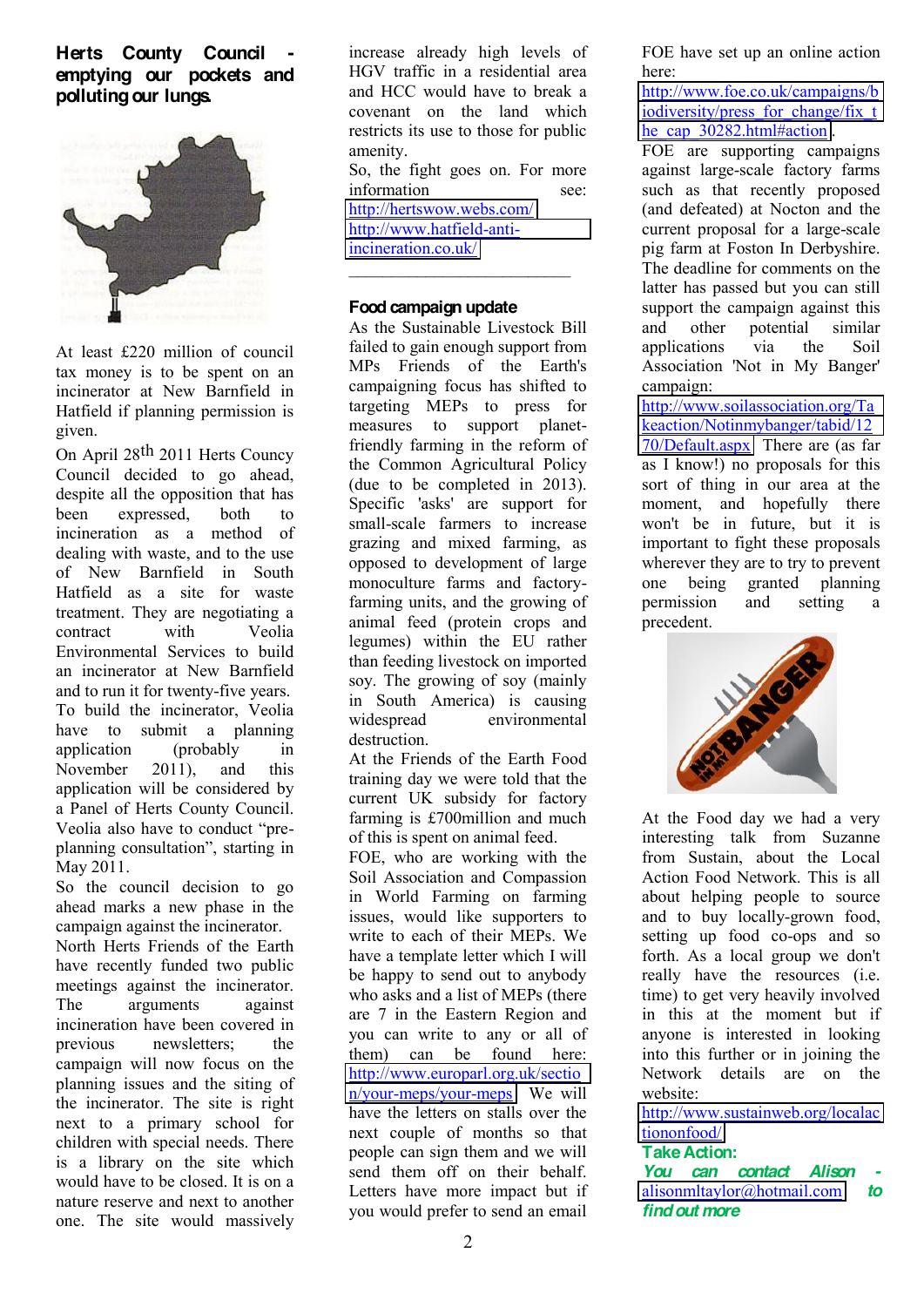# **Recycling**

Friends Of the Earth are calling on David Cameron to increase recycling rates to 80%. 50 postcards were signed in Hitchin town, on 30th April, calling for this. It was part of our recycling survey which asked people what else they would like to recycle, would they support this increase and whether they were aware of the incinerator proposal. Results to be discussed at next meeting but many people did wish to recycle plastics at home (NHDC don't collect plastics), which we will use in article/letter to comet to help push for this.

*Submitted by: Matt Sutcliffe*

#### **North Herts District Council think about introducing doorstep plastic recycling**

David Billing and Deepak Sangha (both Hitchin Councillors) proposed the following motion at the last Council Meeting on 7 April:-

³That given the opportunities for shared services in the Herts Waste Partnership Agreement, recently approved by the Cabinet, a full report should be brought to the Cabinet on the feasibility of using such shared services to introduce, as soon as possible, a kerbside collection of recyclable plastics in North Herts, as is already done by eight of the Herts District and Borough Councils<sup>"</sup>

Following a full debate, and upon being put to the vote, the motion was carried.

The next Cabinet meeting is on Tuesday 14 June at 7.30 and I believe this is on the agenda.

# *Take Action:*

*If you want plastic recycling collections in North Herts contact North Herts District Council leader: Cllr Mrs L.A.Needham* [lyndaneedham@north-](mailto:lyndaneedham@north-herts.gov.uk)

[herts.gov.uk](mailto:lyndaneedham@north-herts.gov.uk)

#### *Submitted by: Chris Honey*

#### **People Power persuades government to keep climate change promises**

A huge email campaign by Friends of the Earth, 38 Degrees, Greenpeace, Christian Aid, the RSPB and others has persuaded the Government to accept its climate advisors' call for significant cuts in UK carbon emissions by 2027.

The announcement makes the UK the first country in the world to have declared a "legally binding" target on greenhouse gas emissions beyond 2020.

The set of five-yearly carbon budgets maps out the stages the UK should go through on the way to its long-term goal of cutting emissions by 80% by 2050 by what advisers consider the most economic route.

Despite serious opposition in government from George Osbourne and Vince Cable among others, pressure from the public helped ensure science based advice was followed.

But a get-out clause - which would enable Ministers to weaken UK climate targets if EU nations do not deliver sufficient cuts could undermine business confidence in investing in a greener future.

Friends of the Earth's Executive Director Andy Atkins said:

³David Cameron's welcome decision to back Chris Huhne over the Climate Committee's call for tougher global warming action will boost his flagging green credentials.

But the inclusion of a get-out clause, in case Europe doesn't cut emissions fast enough, creates needless uncertainty that could dent business confidence - and all just to save face for the Chancellor and Business Secretary, who opposed this agreement.

Ministers must now get on with the urgent task of fast-tracking the development of a low-carbon economy which will create new jobs and business opportunities and wean the nation off its costly addiction to fossil fuels."

The Committee on Climate Change's recommendations are supported by many of the UK's leading companies - whose leaders recently wrote to David Cameron urging him to heed the advice and reiterating 'our longstanding support for strong and clear action on climate change, based on the science'.

There is still a lot of work to be done. But everyone who helped convince David Cameron to accept the call for tougher action on emissions should give themselves a pat on the back.

97 out of 100 climate experts think humans are causing global warming ,,,,,,,,,,  $000000000$ ,,,,,,,,,,,,, ,,,,,,,,,,,,,,,,,

#### **Our money financing climate change**

Thousands of lives are under threat from French oil giant Total's plans to mine tar sands in Melaky, one of the poorest regions in Madagascar.

Using  $taxpayers'$  money, the bailed-out Royal Bank of Scotland is helping to finance this heavily polluting industry. Since the 2008 recapitalisation, RBS has helped provide £303million to oil company Total in corporate loans. Total are now actively exploring and building infrastructure to extract tar sands from Madagascar.

With your help, we can push the UK government to stop our money supporting companies that harm the world's poor.

-Over 120,000 people living in villages within the Bemolanga oil field will have their water supply disrupted and land poisoned as a result of the tar sands project.

-Toxic pollution from the Canadian tar sands has been linked to rising rates of cancer amongst the indigenous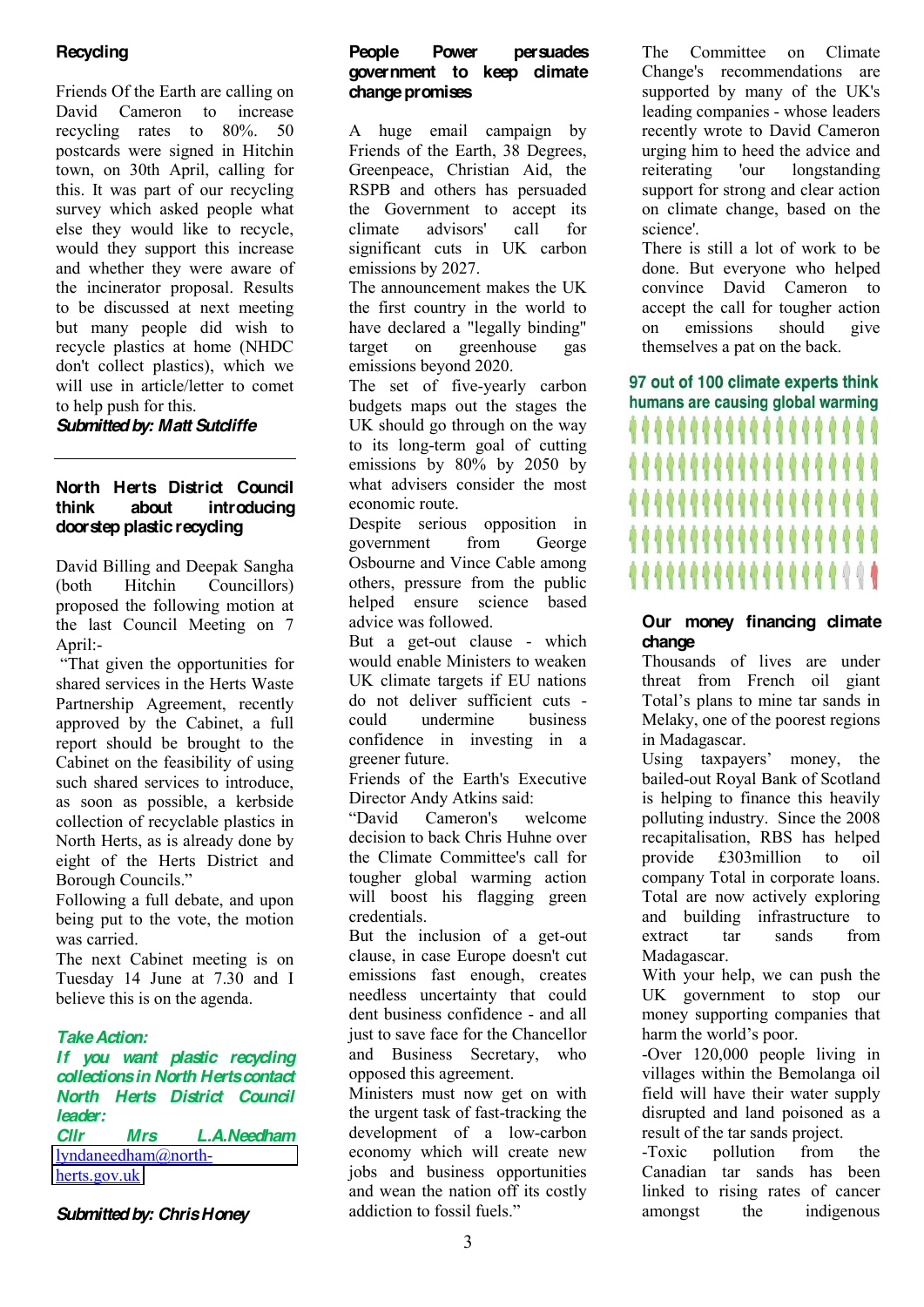population. The increased risk of cancer is a direct threat to the human rights of ordinary Madagascan people.

-Activists Holly Rakotondralambo and Jean-Pierre Ratsimbazafy have condemned working conditions and treatment of workers by both Madagascar Oil and Total at their existing sites.

-Oil deposits are also being investigated close to the Tsingy de Bemaraha nature reserve, a UNESCO World Heritage Site containing undisturbed forests and mangrove swamps essential to the ecology of Madagascar.

-In March 2009, the democratically elected regime in Madagascar was overthrown. Accusations have been made within Madagascar that Total were involved in the overthrow because the previous regime was not supportive of tar sands projects.

-It is estimated that after 30 years of commercial production, the government of Madagascar will only be receiving four percent of the oil revenues.

The Bemolanga oil field is located in one of Madagascar's poorest regions.

In the Melaky region 70% of the population live below the poverty line and 50% of children under the age of three have stunted growth due to malnutrition. The tar sands will threaten the survival of villagers throughout the region and could pave the way for further exploitation of tar sands the world over. We must not allow this to happen.

#### *Take Action: Email Vince Cable at*

[www.wdm.org.uk/clean-bailed](http://www.wdm.org.uk/clean-bailed-out-banks/tar-sands-madagascar)[out-banks/tar-sands-madagascar](http://www.wdm.org.uk/clean-bailed-out-banks/tar-sands-madagascar)

#### **Environmental protection under threat**

The government is branding key laws to protect wildlife, the countryside, and the environment as "red tape". Without a strong public outcry, these laws could be scrapped.

278 regulations designed to protect wildlife, tackle pollution, protect the countryside, and reduce climate change have been branded 'red tane' by a government consultation, "The Red Tape Challenge".

The government says it wants to "free up business and society from the burden of excessive regulation". But included in the list of regulations under review are very important laws such as the UK Climate Change Act, National Parks Act, Clean Air Act and the Wildlife and Countryside Act. These aren't little-known laws that no one cares about. The Wildlife and Countryside Act protects wild birds, their nests and eggs, and makes sure that national parks and marine reserves are protected. The UK's Climate Change Act was a world first which helps make sure we reduce our emissions.

#### *Take Action:*

*Sign to keep them:*

[http://www.38degrees.org.uk/dont](http://www.38degrees.org.uk/dont-scrap-environment-laws) [-scrap-environment-laws](http://www.38degrees.org.uk/dont-scrap-environment-laws)

# **Dates for your diary:**

#### **Film Nights:**

Every (or nearly every!) second Thursday of the month - see email bulletin for details.

#### **Transition Town Letchworth talk/film nights**

These take place at Howgills on South View, SG6 3JJ and are usually on the last Tuesday of the month.

Evenings start at 7.30pm and will include time to discuss the ideas raised by the films. We ask for a £3 donation to cover costs. Refreshments will be available.

#### **Too Many Beans?**

Come and swap your surplus garden produce at The Letchworth Amateur Food Growers & Producers Market in Letchworth town centre on the first Saturday of each month, from May to November

#### **Jazz fundraising evening for the Green party**

19th July (evening) at the Half Moon in Hitchin Ad-Hoc Jazz Combo

#### **North Herts Friends of the Earth stalls± PLEASE HELP!**

Sunday  $12<sup>th</sup>$  June Stevenage Day, from 12.30pm at the King George V Playing Field.

Saturday 2<sup>nd</sup> July Letchworth contact Simon for more details

Saturday  $9^{th}$  July and Sunday  $10^{th}$ July

Hitchin Rhythms of the World.

Stalls are a great opportunity to promote our current campaigns and recruit new supporters, so please consider whether you can spare an hour or two to help out on one (or more!) of the above dates.

Contact Simon: [siwebb@ntlworld.com](mailto:siwebb@ntlworld.com)  07958114275

#### **Real Farm Festival!**

From Friday, 17 June 2011to Sunday, 19 June 2011

Tickets are now on sale for the Real Farm Festival! The midsummer farming event of the year will unite a new generation of farmers, scientists, musicians, performers, people and animals for a weekend where the soul of the city meets the heart of the country. Find out why Church Farm does what it does and take part in practical and positive local action and global thought to make the future of food and farming a healthy one.Tickets cost only £50 for an inspiring weekend of workshops, talks, games and music, all set in the gorgeous fields and woodland of Church Farm. All ages are welcome, but children under 16 must be accompanied by an adult. [www.realfarmfestival.com](http://www.realfarmfestival.com/)